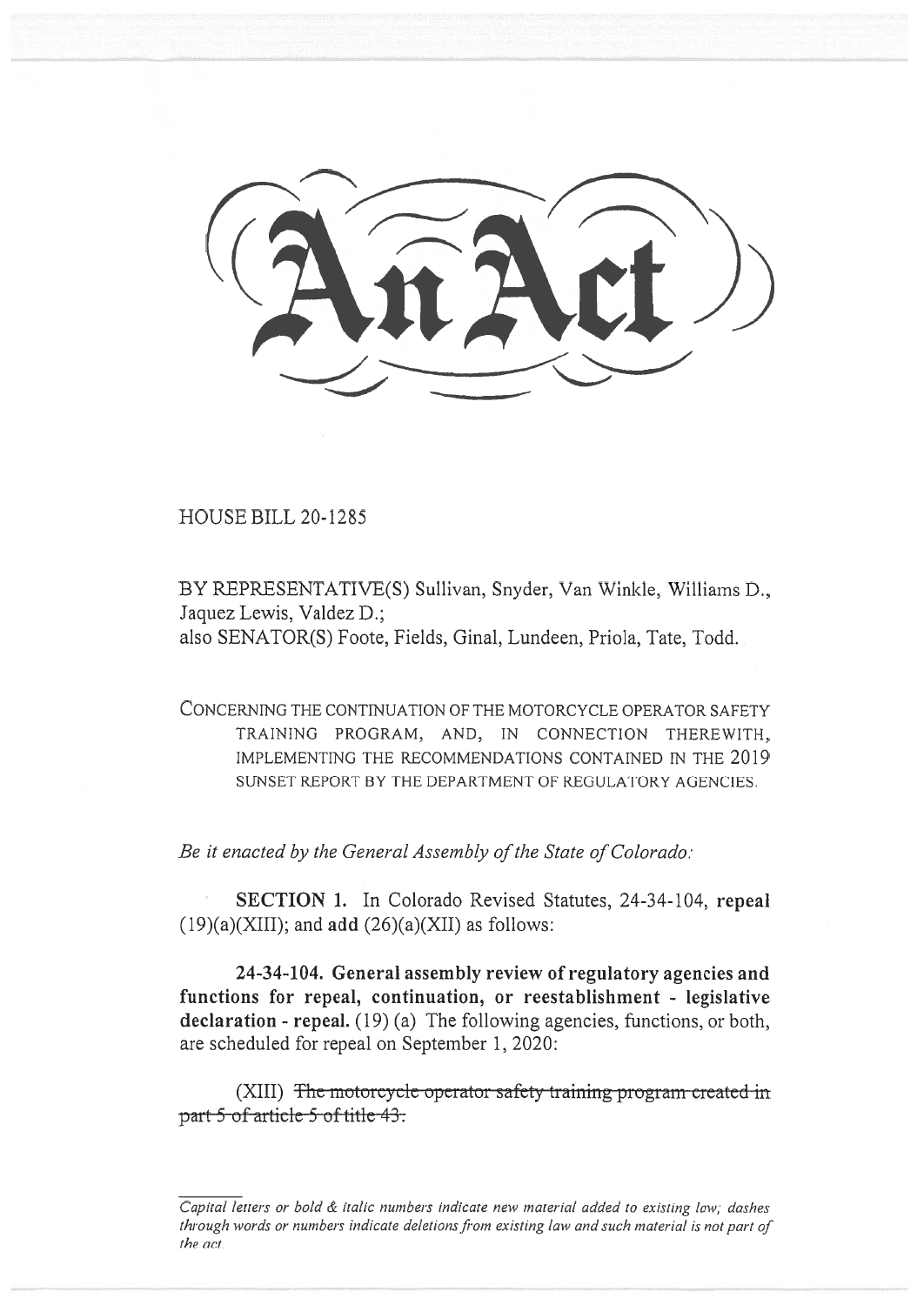(26) (a) The following agencies, functions, or both, are scheduled for repeal on September 1, 2025:

(XII) THE MOTORCYCLE OPERATOR SAFETY TRAINING PROGRAM CREATED IN PART 5 OF ARTICLE 5 OF TITLE 43.

**SECTION** 2. In Colorado Revised Statutes, **amend** 43-5-507 as follows:

**43-5-507. Repeal of part.** This part 5 is repealed, effective September 1,  $2026$  2025. Before its THE repeal, this part 5 is scheduled for review in accordance with section 24-34-104.

**SECTION 3.** In Colorado Revised Statutes, 43-5-503, **amend** (2) as follows:

**43-5-503. MOST instructor requirements and training.** (2) To be eligible, each applicant for an instructor certificate must:

(a) Be at least twenty-one years of age; and

(b) Hold a valid Colorado driver's license that:

(I) is endorsed for motorcycles AUTHORIZES THE HOLDER TO DRIVE A MOTORCYCLE; and

(II) Has not been revoked WITHIN or suspended within the three years before the date the application is filed.

**SECTION 4.** In Colorado Revised Statutes, 43-5-505, **amend**   $(1)(d)(IV)$ ; and **repeal**  $(1)(d)(VI)$  as follows:

**43-5-505. Advisory board.** (1) The motorcycle operator safety advisory board is hereby created. The board consists of:

(d) Nine members appointed by the chief of the Colorado state patrol:

(IV) One member who represents TWO MEMBERS WHO REPRESENT instructor training specialists;

PAGE 2-HOUSE BILL 20-1285